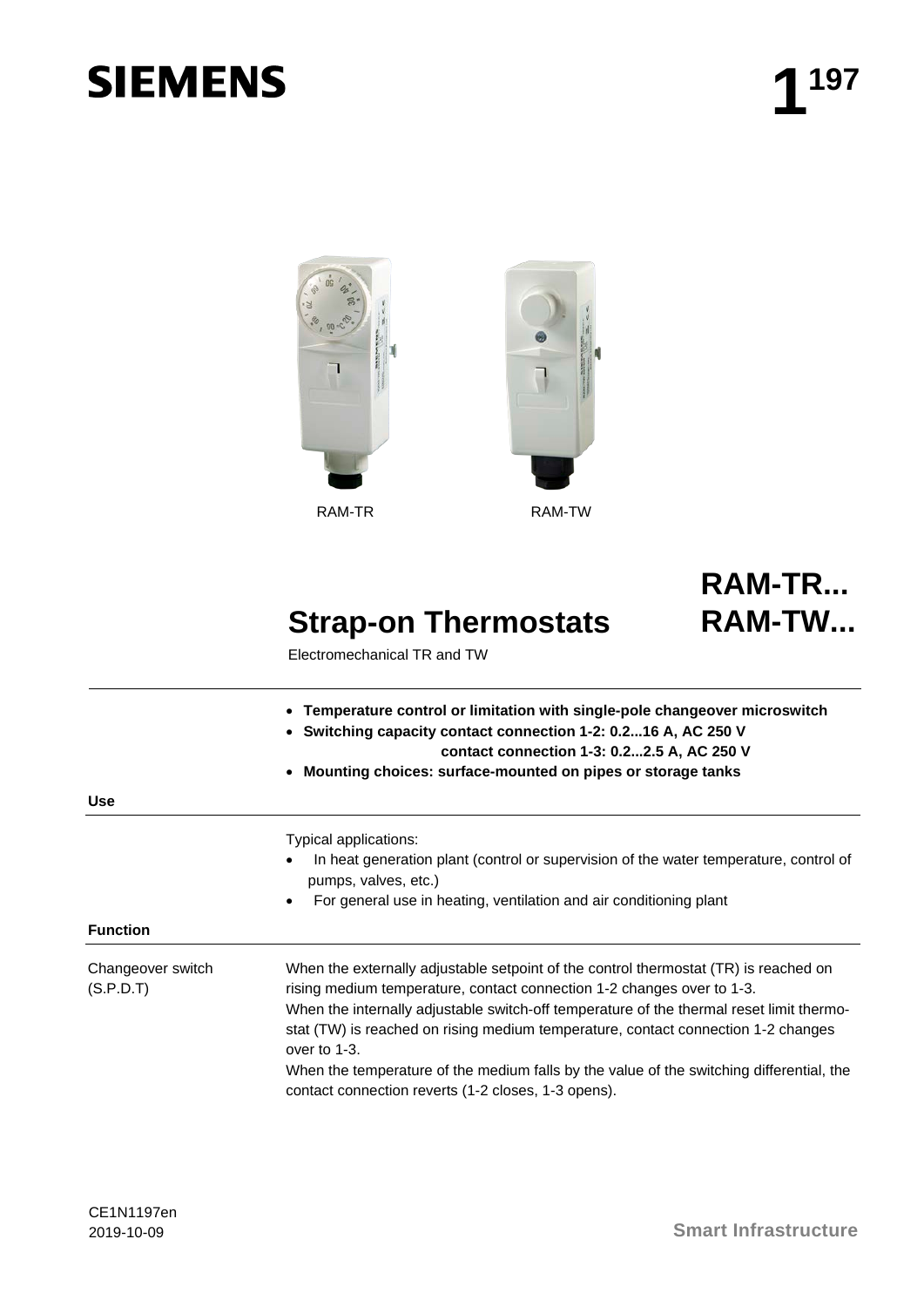# **Changeover contact**



### **Type summary**

| Standard set | Setpoint or switch-off<br>temperature range | Scope of delivery                    |
|--------------|---------------------------------------------|--------------------------------------|
| RAM-TR.2000M | $2090 °C$ ,<br>externally adjustable        | Fixing spring, Mounting Instructions |
| RAM-TW.2000M | $2090 °C$ ,<br>internally adjustable        | Fixing spring, Mounting Instructions |

# **Ordering**

When ordering, please give type reference according to <<Type summary>>.

### **Mechanical design**

|                                    | The housing of the thermostat is made of PA6 (reinforced) and is designed for surface<br>mounting. The bimetal sensing element is mounted on a steel plate.                                                                                                                                                |  |
|------------------------------------|------------------------------------------------------------------------------------------------------------------------------------------------------------------------------------------------------------------------------------------------------------------------------------------------------------|--|
| <b>Notes</b>                       |                                                                                                                                                                                                                                                                                                            |  |
| Mounting aid                       | Installation Instructions are enclosed in the package.                                                                                                                                                                                                                                                     |  |
| Mounting location                  | Ensure that there is sufficient clearance above the thermostat for adjusting the setpoint<br>resp. the switch-off temperature and for removing and replacing the device, if required.                                                                                                                      |  |
| Pipe mounting                      | Attach the fixing spring to the mounting plate. It must be properly tightened to ensure<br>that the entire length of the sensing element is in close contact with the pipe's surface.<br>With the delivered spring clip the thermostat can be mounted on pipes with diameters<br>between 16 mm and 115 mm. |  |
| Temperature<br>adjustment          | With the TW, the switch-off temperature may only be adjusted by qualified staff.                                                                                                                                                                                                                           |  |
| $\overline{\Delta}$ Wiring         | The thermostat must be wired by qualified staff. The cables used must meet the insula-<br>tion requirements for mains voltage.                                                                                                                                                                             |  |
| Stripping                          | Max. 9 mm                                                                                                                                                                                                                                                                                                  |  |
| $\frac{\sqrt{1}}{2}$ Max. AC 250 V | Wiring must be made in accordance with the connection diagram and in compliance<br>with local regulations.<br>Caution: Before opening the housing, disconnect the thermostat from the mains supply.                                                                                                        |  |
| <b>Disposal</b>                    |                                                                                                                                                                                                                                                                                                            |  |
|                                    | The device is considered electrical and electronic equipment for disposal in terms of the<br>applicable European Directive and may not be disposed of as domestic garbage.<br>Dispose of the device via the channels provided for this purpose.                                                            |  |

• Comply with all local and currently applicable laws and regulations.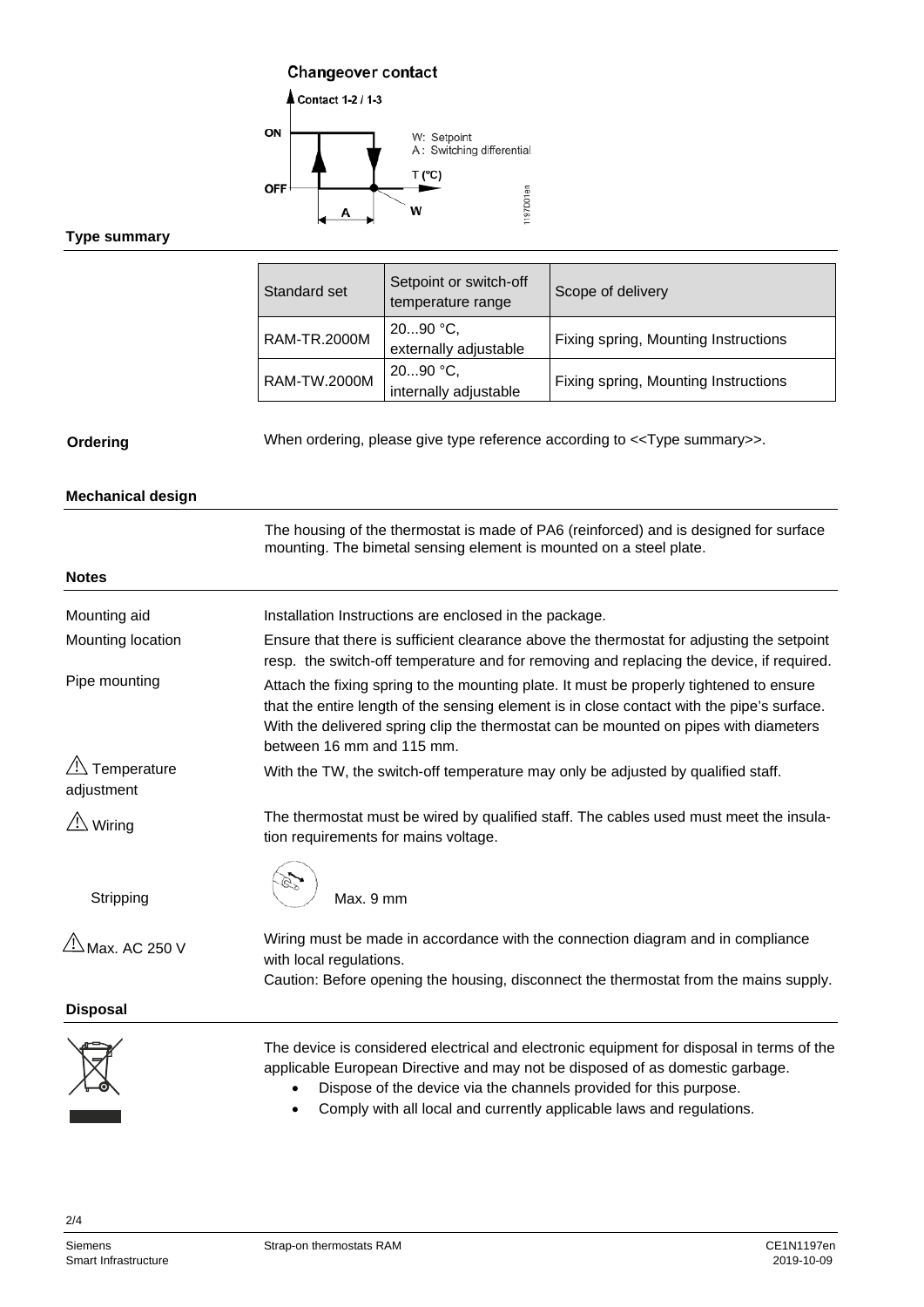# **Technical data**

| Switching mechanism | Switching capacity<br>Nominal voltage range     | AC 24250 V                            |
|---------------------|-------------------------------------------------|---------------------------------------|
|                     | Nominal current range I (I <sub>M</sub> )       |                                       |
|                     | Terminals 1-2<br>Terminals 1-3                  | 0.216A<br>0.22.5A                     |
|                     | <b>External fuse</b>                            | 16 A                                  |
|                     | Life expectancy at nominal rating               | min. 200,000 switching cycles         |
|                     | Safety class                                    | I to EN 60 730                        |
|                     | Degree of protection                            | IP20 to EN 60 529                     |
|                     | Adjustable temperature range                    |                                       |
|                     | RAM-TR and RAM-TW                               | 2090 °C                               |
|                     | Thermal switching differential                  | approx. 8 °C ±2 °C                    |
| Norms and standards | EU conformity (CE)                              | CE1T1198xx *)                         |
|                     | <b>EAC</b> conformity                           | Eurasia conformity                    |
| Product standards   | Automatic electrical controls for household and |                                       |
|                     | similar use                                     | EN 60 730-11                          |
|                     | Special requirements for                        |                                       |
|                     | temperature-dependent controls                  | EN 60 730-2-11                        |
|                     | Type 2 action                                   | BL                                    |
|                     | Radio interference protection                   | click rate $N \le 5$ to EN 55 014     |
| Environmental       | Operation                                       | class 3K5 to IEC 60 721-3-3           |
| conditions          | Max. temperature at the sensing element         | 110K                                  |
|                     | Ambient temperature                             | max. 85 °C (T85)                      |
|                     | Humidity                                        | <95 % r.h.                            |
|                     | Mechanism                                       | class 3M2 to IEC 60 721-3-3           |
|                     | Storage and transport                           | class 2K3 to IEC 60 721-3-2           |
|                     | Ambient temperature                             | $-25+70 °C$                           |
|                     | Humidity                                        | <95 % r.h.                            |
|                     | Max. temperature at the base                    | 110 °C                                |
|                     | Degree of pollution                             | 2 normal to EN 60 730                 |
|                     | Controlled medium:                              | water, oil                            |
| Accuracy            | Calibration deviation                           | ±2 °C                                 |
|                     | Manufacturing deviation temperature range       | T.Min. $\pm$ 4 °C / T.Max. $\pm$ 6 °C |
|                     | Influence of the ambient temperature            | $-0.2 °C / °C$                        |
| Connection          | Electrical connection                           | screw terminals for wires 0,75        |
|                     |                                                 | to $1,5$ mm <sup>2</sup>              |
|                     | Cable entry                                     | cable 7.5 mm dia.                     |
| General data        | Housing color                                   | RAL 7035 (light-grey)                 |
|                     | Sensing element                                 | bimetal                               |
|                     | Weight of standard set RAM-TR                   | $0.13$ kg                             |
|                     | RAM-TW                                          | 0.13 kg                               |
|                     |                                                 |                                       |

\*) The documents can be downloaded from [http://siemens.com/bt/download.](http://siemens.com/bt/download)